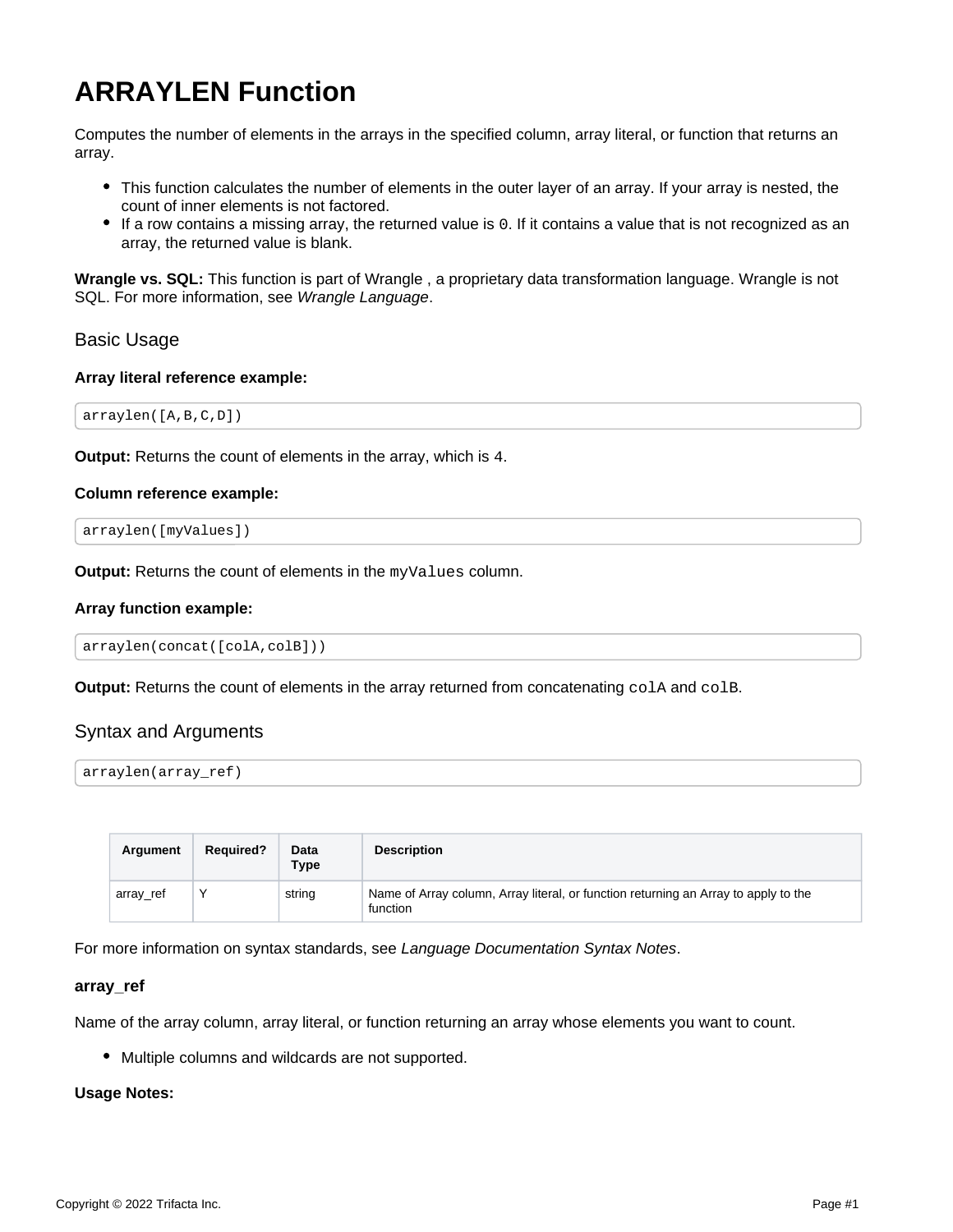| <b>Required?</b> | Data Type                                                         | <b>Example Value</b> |
|------------------|-------------------------------------------------------------------|----------------------|
| Yes              | String (column reference or function) or array literal   myArray1 |                      |

# Examples

**Tip:** For additional examples, see [Common Tasks](https://docs.trifacta.com/display/DP/Common+Tasks).

# **Example - Unnest an array**

This example illustrates you to use the flatten and unnest transforms.

## **Source:**

You have the following data on student test scores. Scores on individual scores are stored in the Scores array, and you need to be able to track each test on a uniquely identifiable row. This example has two goals:

- 1. One row for each student test
- 2. Unique identifier for each student-score combination

| LastName     | <b>FirstName</b> | <b>Scores</b>    |
|--------------|------------------|------------------|
| Adams        | Allen            | [81, 87, 83, 79] |
| <b>Burns</b> | Bonnie           | [98, 94, 92, 85] |
| Cannon       | Charles          | [88,81,85,78]    |

# **Transformation:**

When the data is imported from CSV format, you must add a header transform and remove the quotes from the S cores column:

| <b>Transformation Name</b> | Rename column with row(s)        |
|----------------------------|----------------------------------|
| <b>Parameter: Option</b>   | Use $row(s)$ as column names     |
| <b>Parameter: Type</b>     | Use a single row to name columns |
| Parameter: Row number      |                                  |

| <b>Transformation Name</b>          | Replace text or pattern   |
|-------------------------------------|---------------------------|
| Parameter: Column                   | colScores                 |
| <b>Parameter: Find</b>              | $\mathbf{H}$<br>$\lambda$ |
| <b>Parameter: Replace with</b>      | $\blacksquare$            |
| Parameter: Match all<br>occurrences | true                      |

**Validate test date:** To begin, you might want to check to see if you have the proper number of test scores for each student. You can use the following transform to calculate the difference between the expected number of elements in the Scores array (4) and the actual number: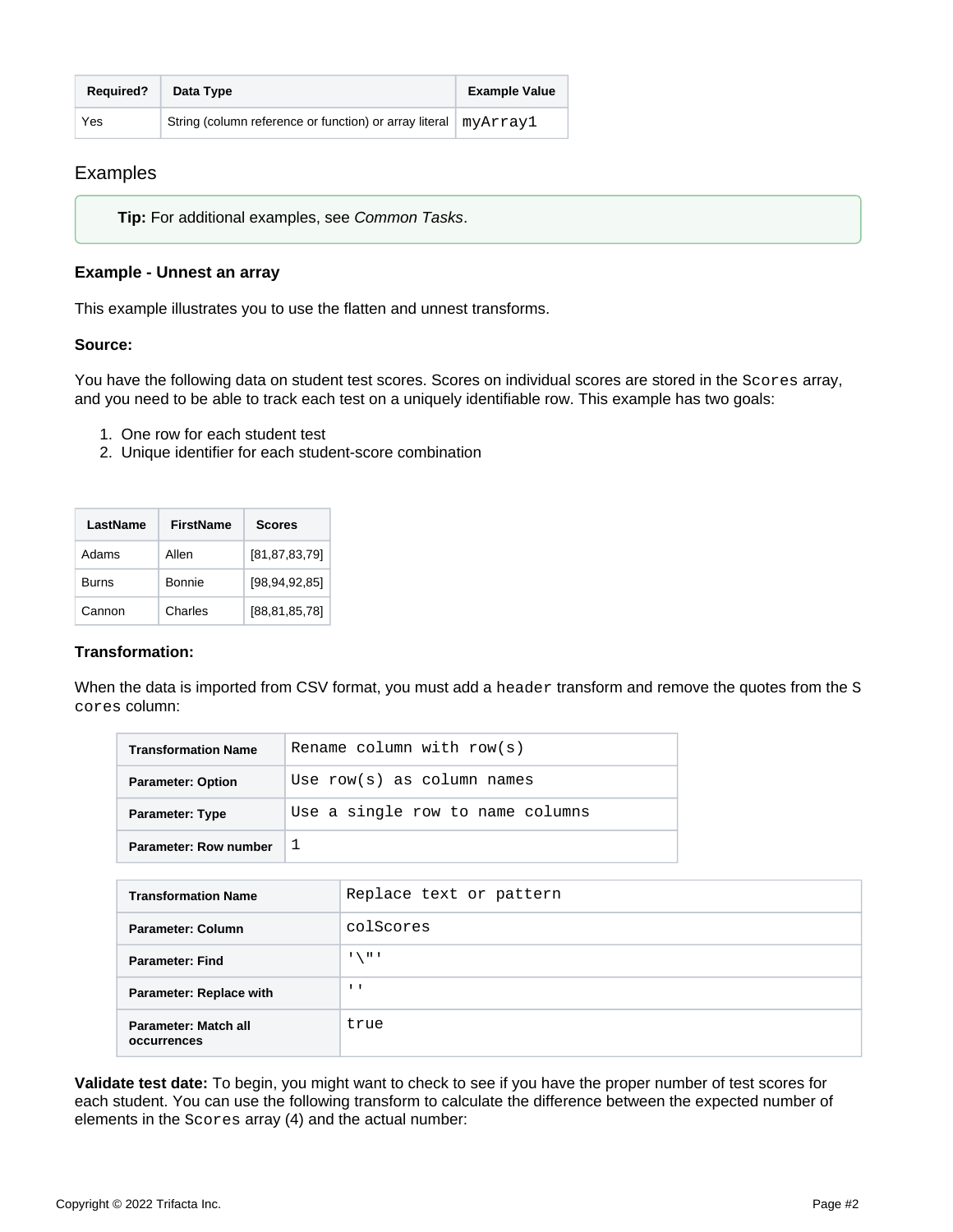| <b>Transformation Name</b>    | New formula              |
|-------------------------------|--------------------------|
| Parameter: Formula type       | Single row formula       |
| <b>Parameter: Formula</b>     | $(4 - arraylen(Scores))$ |
| Parameter: New column<br>name | 'numMissingTests'        |

When the transform is previewed, you can see in the sample dataset that all tests are included. You might or might not want to include this column in the final dataset, as you might identify missing tests when the recipe is run at scale.

**Unique row identifier:** The Scores array must be broken out into individual rows for each test. However, there is no unique identifier for the row to track individual tests. In theory, you could use the combination of LastName-FirstName-Scores values to do so, but if a student recorded the same score twice, your dataset has duplicate rows. In the following transform, you create a parallel array called Tests, which contains an index array for the number of values in the Scores column. Index values start at 0:

| <b>Transformation Name</b>    | New formula                |
|-------------------------------|----------------------------|
| Parameter: Formula type       | Single row formula         |
| Parameter: Formula            | range(0, arraylen(Scores)) |
| Parameter: New column<br>name | 'Tests'                    |

Also, we will want to create an identifier for the source row using the sourcerownumber function:

| <b>Transformation Name</b>    | New formula        |
|-------------------------------|--------------------|
| Parameter: Formula type       | Single row formula |
| <b>Parameter: Formula</b>     | sourcerownumber()  |
| Parameter: New column<br>name | 'orderIndex'       |

#### **One row for each student test:** Your data should look like the following:

| LastName | <b>FirstName</b> | <b>Scores</b>                       |  | orderIndex |
|----------|------------------|-------------------------------------|--|------------|
| Adams    | Allen            | $[81, 87, 83, 79]$ $[0, 1, 2, 3]$ 2 |  |            |
| Burns    | Bonnie           | $[98, 94, 92, 85]$ $[0, 1, 2, 3]$ 3 |  |            |
| Cannon   | Charles          | $[88, 81, 85, 78]$ $[0, 1, 2, 3]$ 4 |  |            |

Now, you want to bring together the Tests and Scores arrays into a single nested array using the arrayzip fun ction:

| <b>Transformation Name</b> | New formula               |
|----------------------------|---------------------------|
| Parameter: Formula<br>type | Single row formula        |
| Parameter: Formula         | arrayzip([Tests, Scores]) |

Your dataset has been changed: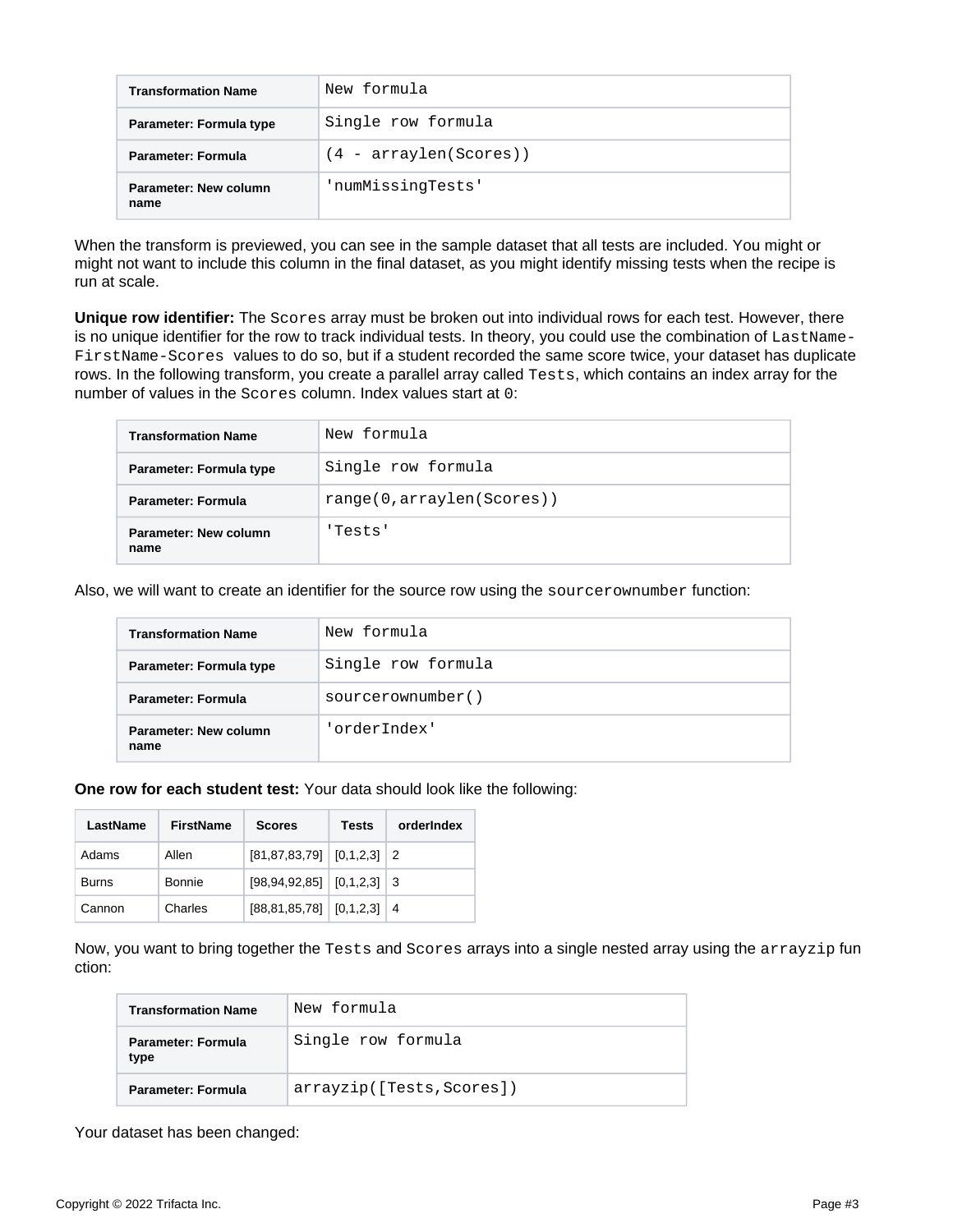| LastName | FirstName | <b>Scores</b>                       | Tests | orderIndex | column1                       |
|----------|-----------|-------------------------------------|-------|------------|-------------------------------|
| Adams    | Allen     | $[81, 87, 83, 79]$ $[0, 1, 2, 3]$ 2 |       |            | [[0,81],[1,87],[2,83],[3,79]] |
| Adams    | Bonnie    | $[98, 94, 92, 85]$ $[0, 1, 2, 3]$ 3 |       |            | [[0,98],[1,94],[2,92],[3,85]] |
| Cannon   | Charles   | $[88, 81, 85, 78]$ $[0, 1, 2, 3]$ 4 |       |            | [[0,88],[1,81],[2,85],[3,78]] |

Use the following to unpack the nested array:

| <b>Transformation Name</b> | Expand arrays to rows |
|----------------------------|-----------------------|
| Parameter: Column          | column1               |

Each test-score combination is now broken out into a separate row. The nested Test-Score combinations must be broken out into separate columns using the following:

| <b>Transformation Name</b>          | Unnest Objects into columns |
|-------------------------------------|-----------------------------|
| Parameter: Column                   | column1                     |
| <b>Parameter: Paths to elements</b> | '   0   ' , '   1   '       |

After you delete column1, which is no longer needed you should rename the two generated columns:

| <b>Transformation Name</b>    | Rename columns |  |  |
|-------------------------------|----------------|--|--|
| <b>Parameter: Option</b>      | Manual rename  |  |  |
| Parameter: Column             | column 0       |  |  |
| Parameter: New column<br>name | 'TestNum'      |  |  |
|                               |                |  |  |
| <b>Transformation Name</b>    | Rename columns |  |  |
|                               |                |  |  |

| <b>Parameter: Option</b>      | Manual rename |  |  |
|-------------------------------|---------------|--|--|
| <b>Parameter: Column</b>      | column 1      |  |  |
| Parameter: New column<br>name | 'TestScore'   |  |  |

**Unique row identifier:** You can do one more step to create unique test identifiers, which identify the specific test for each student. The following uses the original row identifier OrderIndex as an identifier for the student and the TestNumber value to create the TestId column value:

| <b>Transformation Name</b>    | New formula                 |  |  |
|-------------------------------|-----------------------------|--|--|
| Parameter: Formula type       | Single row formula          |  |  |
| Parameter: Formula            | (orderIndex * 10) + TestNum |  |  |
| Parameter: New column<br>name | 'TestId'                    |  |  |

The above are integer values. To make your identifiers look prettier, you might add the following:

**Transformation Name** Merge columns